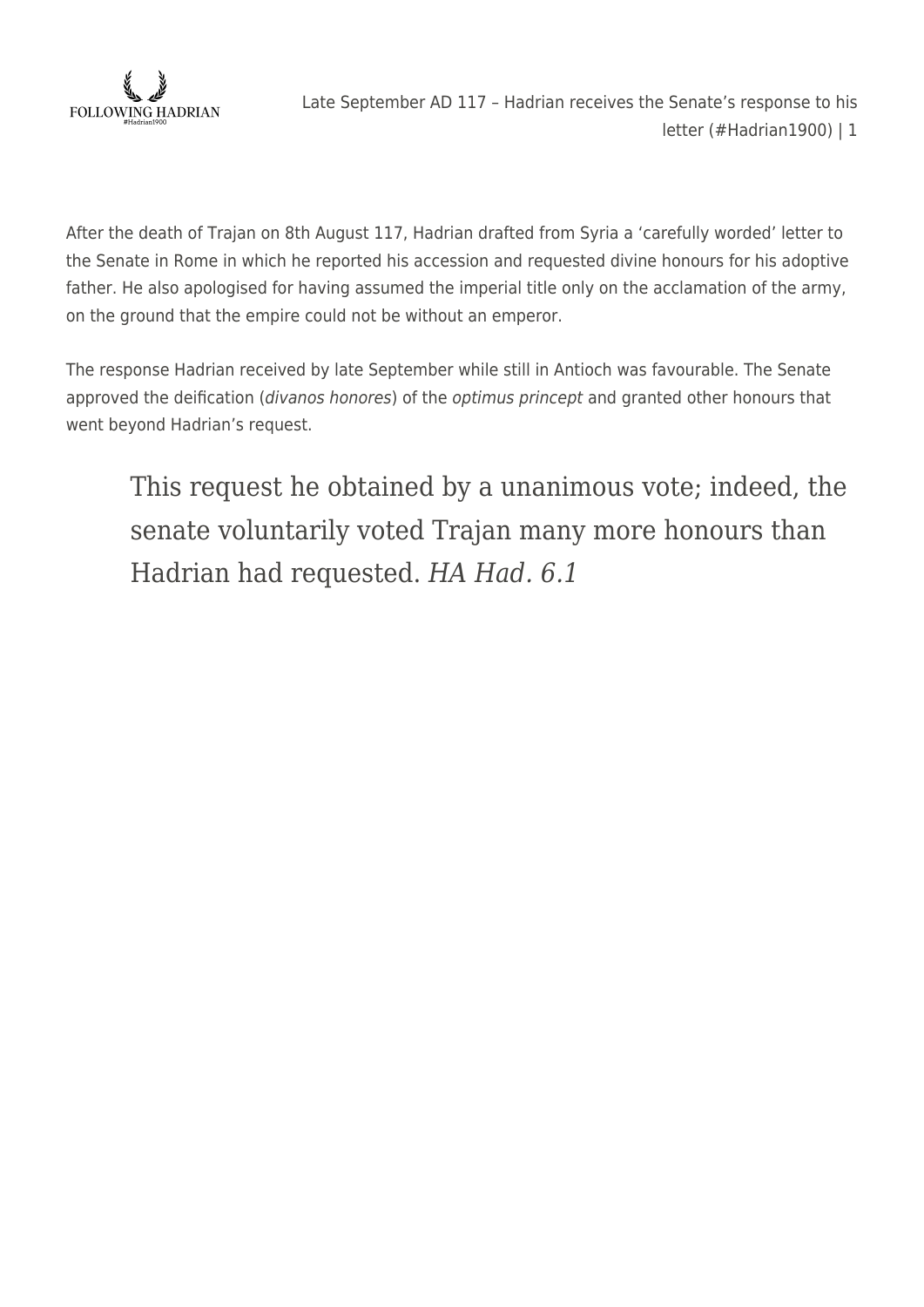FOLLOWING HADRIAN

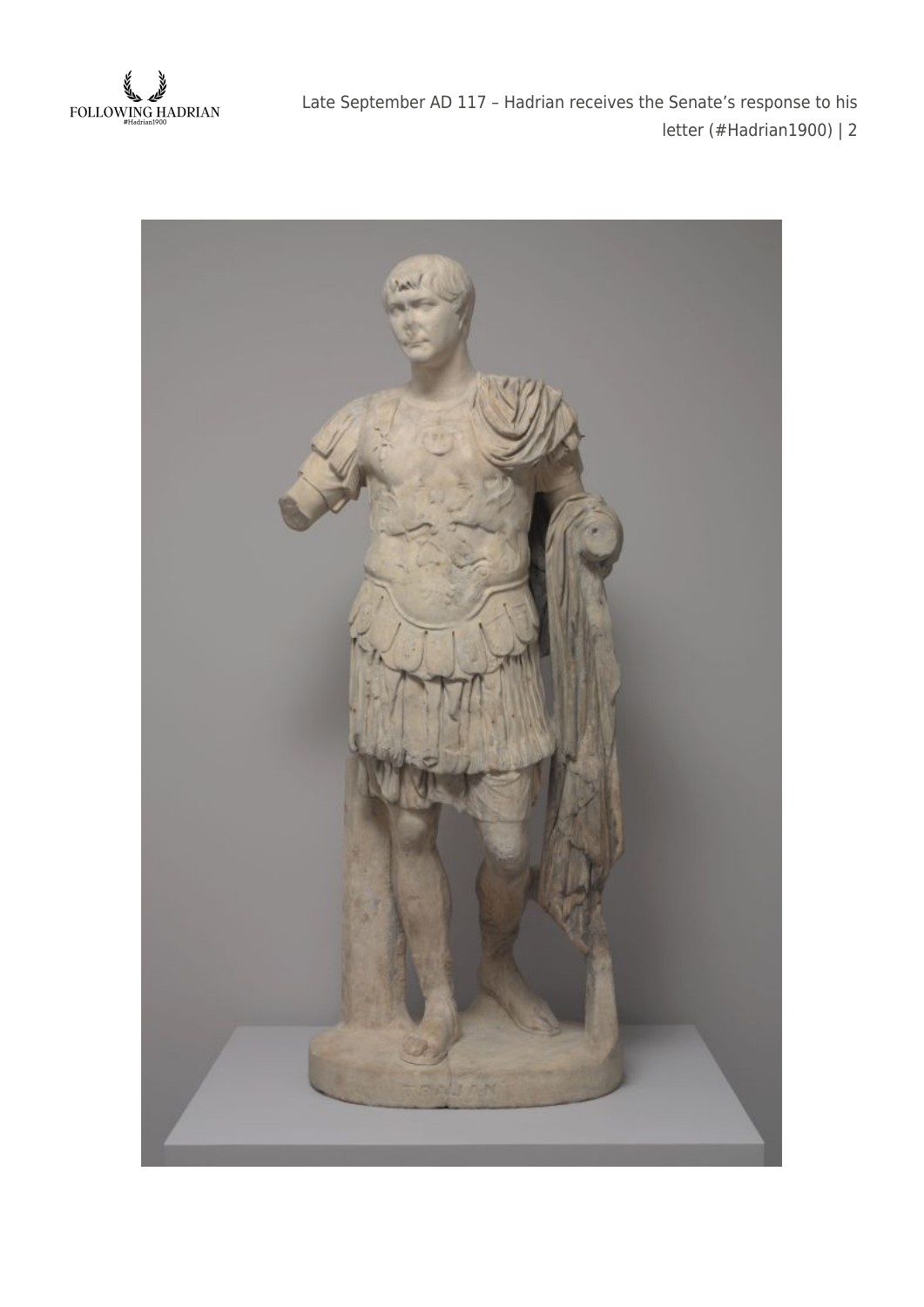

Posthumous statue of Trajan shown in ceremonial armor, standing or stepping forward as if in the act of addressing his troops. The statue was carved in the months or years immediately after the emperor's death, when monuments such as the Arch of Trajan at Beneventum were completed to honor the military and civic acts of the ruler who brought the Roman Empire to its greatest heights. © President and Fellows of Harvard College

The new emperor was offered a Triumph (cum triumphum) to mark Trajan's victories in the East but declined the offer. Instead, Hadrian authorised one for his deceased adoptive father who would be represented as an effigy carried in a triumphal chariot.

When the senate offered him the triumph which was to have been Trajan's, he [Hadrian] refused it for himself, and caused the effigy of the dead Emperor to be carried in a triumphal chariot, in order that the best of emperors might not lose even after death the honour of a triumph. *HA Had. 6.3*

Trajan's triumph and the official ceremony of his apotheosis would have to wait until after the return of Hadrian to the capital (9 July AD 118). Yet Trajan was already a god. As referred on a papyrus dated to shortly after September AD 117 ([P.Giss. 3](http://digibib.ub.uni-giessen.de/cgi-bin/populo/pap.pl?t_allegro=x&f_SIG=P.+Giss.+3)) and previously mentioned [here](https://followinghadrian.com/2017/08/25/25th-august-117-ad-the-announcement-of-hadrians-accession-in-alexandria-hadrian1900/), the consecration of the deceased Emperor was already celebrated at Heptakomia in Egypt. The papyrus seems to be an official draft for the celebration of Hadrian's accession and contains part of a dramatic performance between Apollo and the responding voice of the people. The god Apollo praises Trajan who has just become divine and declares (translation of J.P. Alexander, 1938): «Having just mounted aloft with Trajan's in my chariot of white horses, I come to you, oh people, I, Phoebus [Apollo] by no means an unknown god, to proclaim the new ruler Hadrian, who all things serve on account of his virtue and the genius of his divine father». The recording of Trajan's deification would later appear on a reverse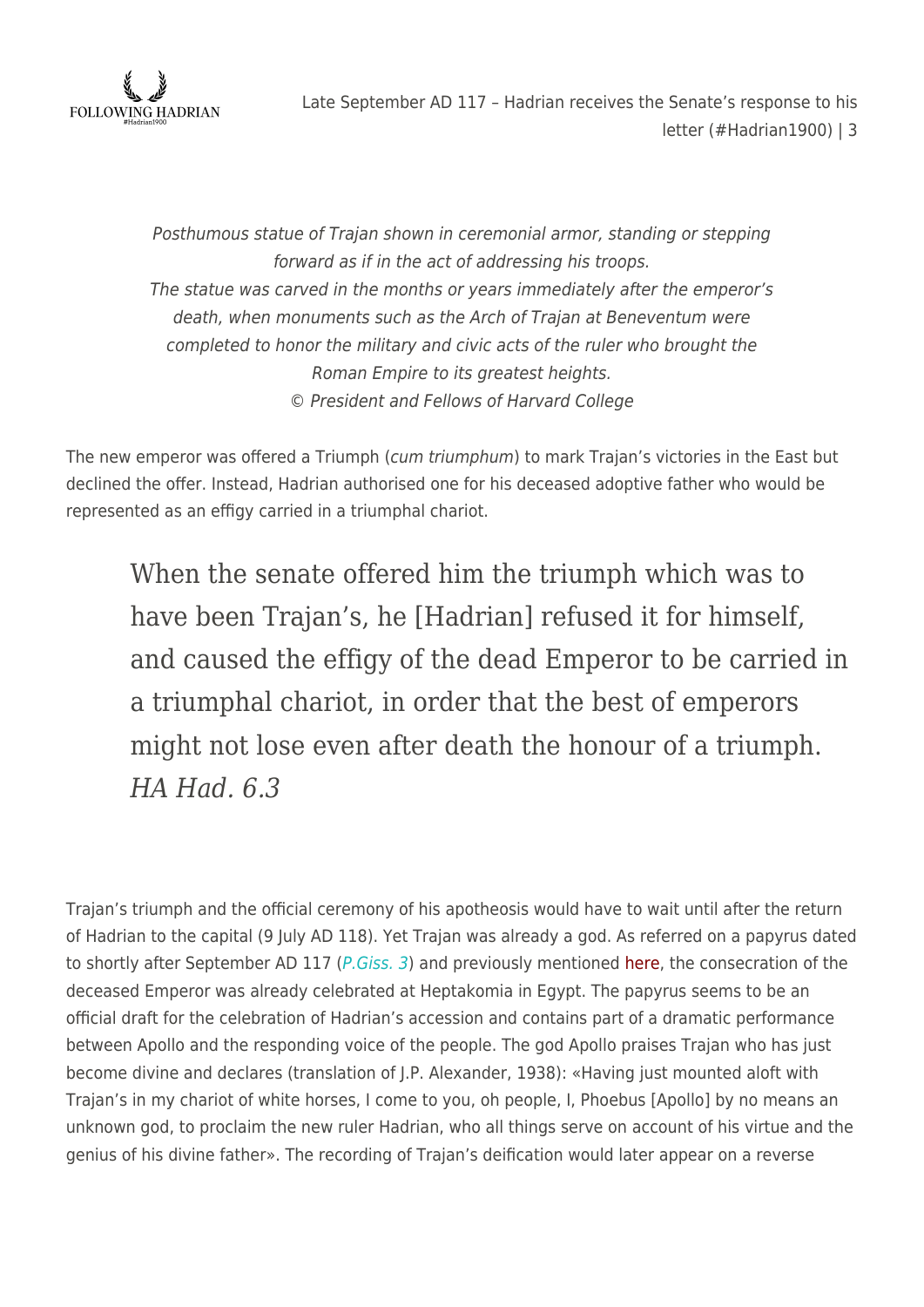



aureus of Hadrian with the legend Divo Traiano.

RIC 24b. Gold coin. Rome mint. 117-118 AD. © The Trustees of the British Museum

The Senate also immediately offered Hadrian the title of Pater Patriae (father of the fatherland) which he refused. Like many of his predecessors, Hadrian waited a decent interval before accepting the title in AD 128.

Also he refused for the present the title of Father of his Country, offered to him at the time of his accession and again later on, giving as his reason the fact that Augustus had not won it until late in life. *HA Had. 6.4*

Meanwhile, Plotina (Trajan's widow) was carrying her husband's ashes from Seleucia Pieria to Rome in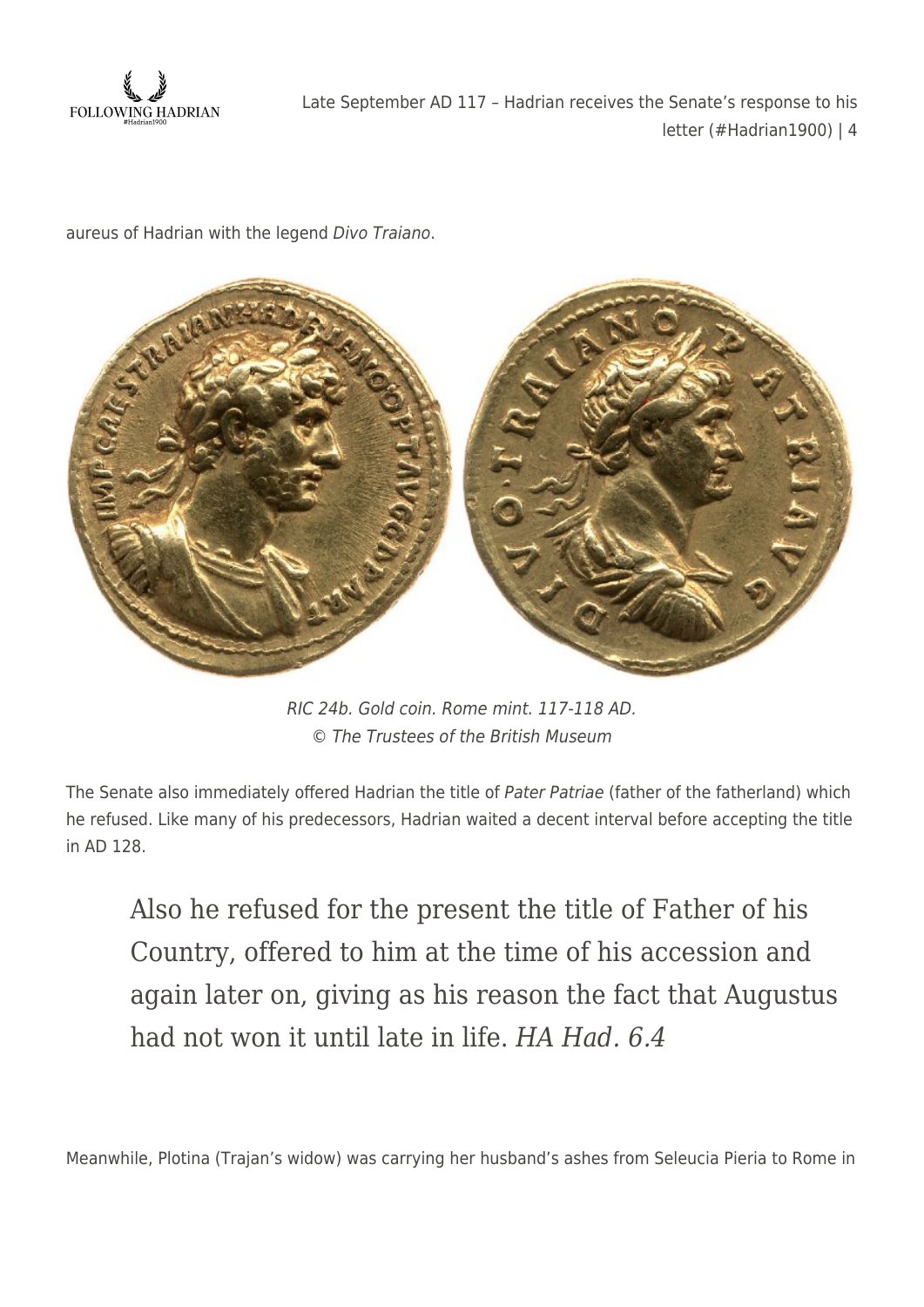

a golden urn. If the journey took at most a month, as reckoned by W. Kierdorf, Plotina would have arrived in Rome by the time Hadrian received the Senate's reply to his letter. Did Plotina immediately deposit the ashes inside the pedestal of Trajan's column?

Several ancient sources tell us that Trajan's ashes were interred under the column in his Forum. It has therefore long been believed that Trajan's Column was Trajan's final resting place.

The bones of Trajan were deposited in his Column, and the Parthian Games, as they were called, continued for a number of years. *Dio 69.2.3*

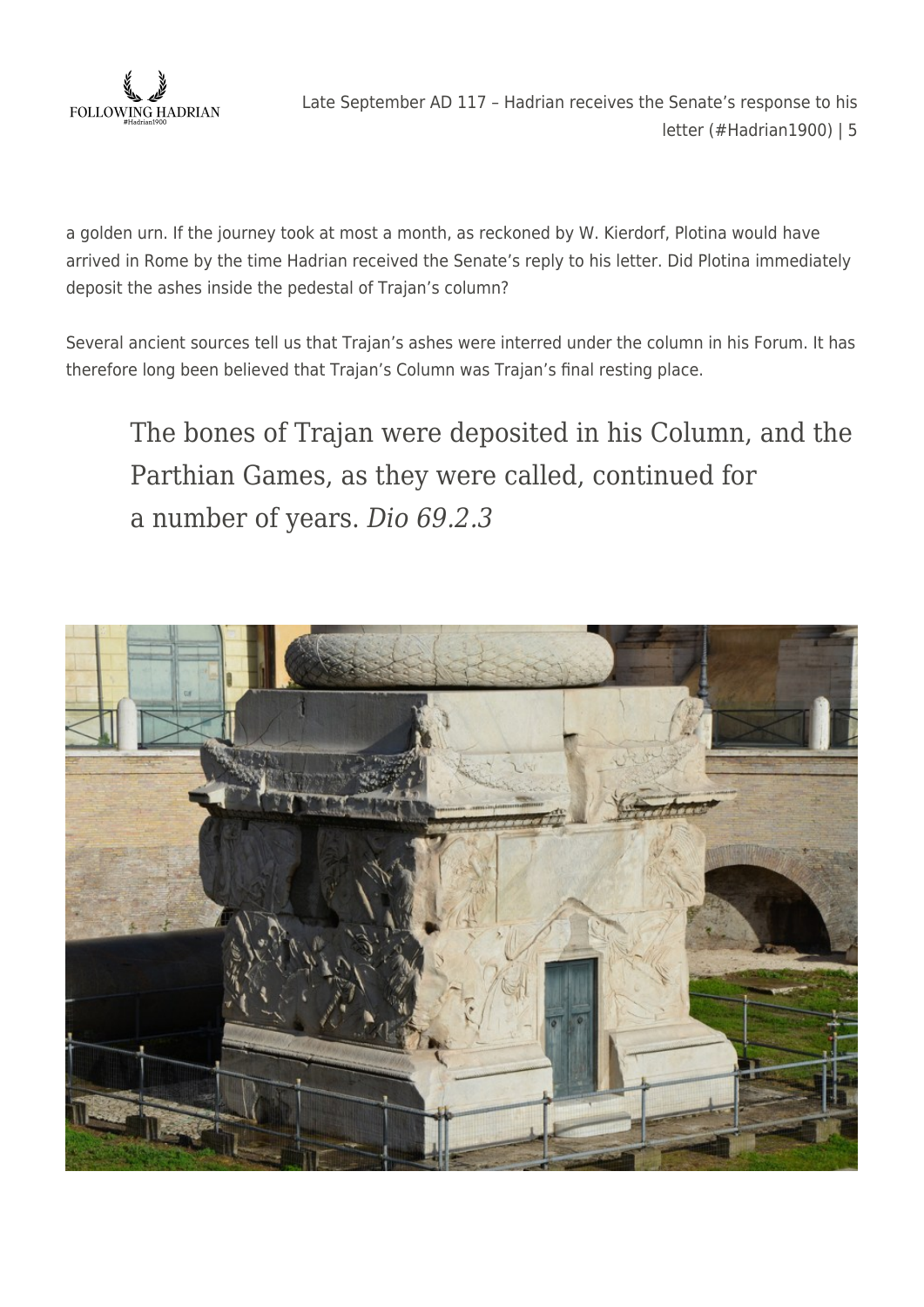

Pedestal of Trajan's Column which served as a 'tomb chamber'.

The ashes of his burnt body were transferred to Rome and buried in the Forum of Trajan under his Column, and an effigy that was put on top, was carried into the city on a chariot, just as is done with triumphators ; the senate and the army opened the procession. *Epitome de Caesaribus 13.11*

The burial of Trajan's remains inside his Column was a very unusual choice and contrary to Roman practice since the Column stood within the pomerium (the boundary of the city proper), where burial was normally forbidden. Trajan had not made arrangements for his funeral at the time of his death so perhaps the Senate permitted it by special decree, a distinction which none of his predecessors had had. Or perhaps, as proposed by Amanda Claridge, it was one of the additional honours the Senate granted which Hadrian had not asked for in his letter. The fact that Trajan was buried underneath his column has been a matter of scholarly debate. Amanda Claridge has argued that the chamber of Trajan's column was too small to be an imperial burial. She believes that "Trajan's tomb must have been a separate installation located in full view on the outside of the Column".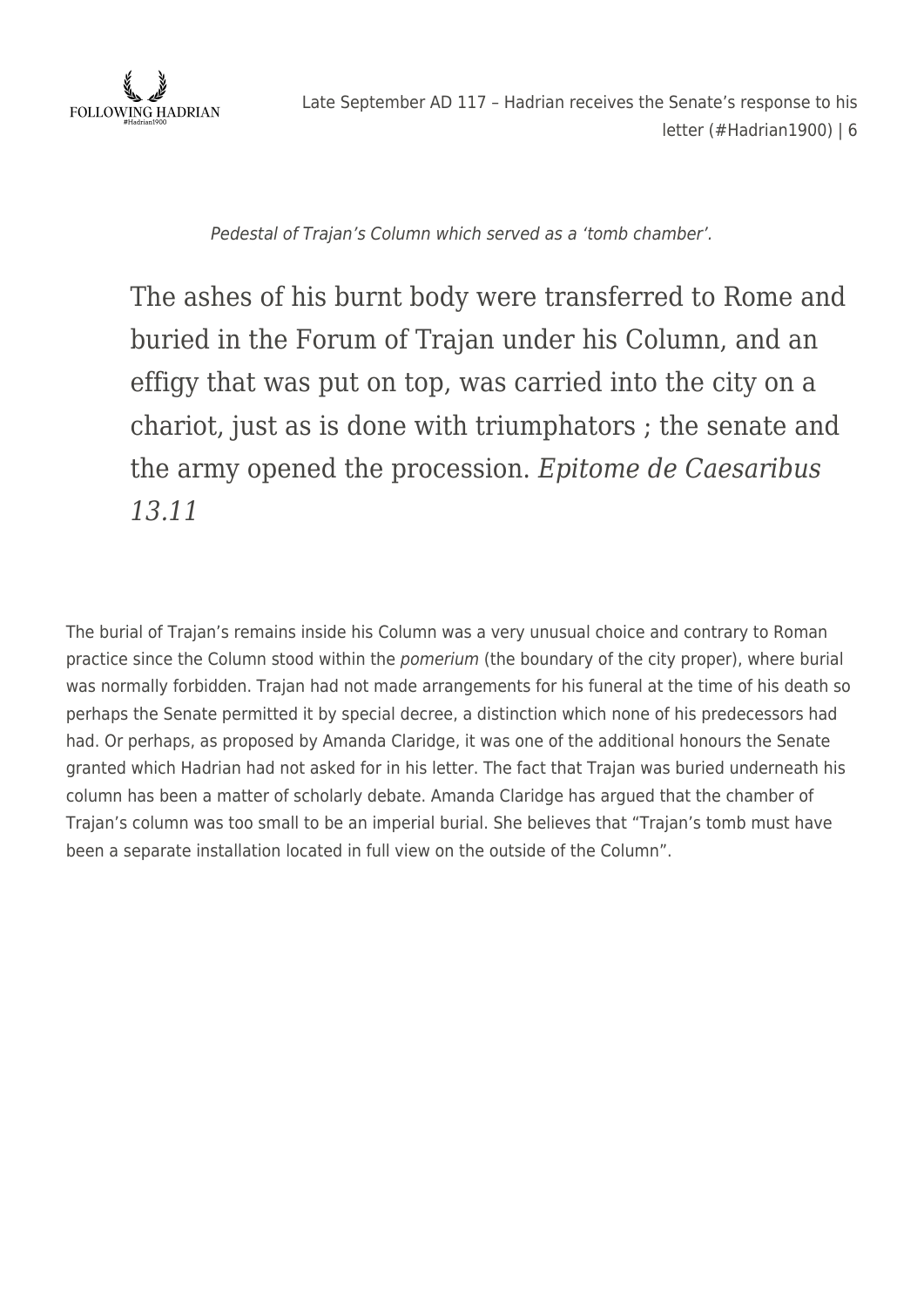



Reconstruction of the burial chamber. (From G. Boni, NSc 1907, fig. 13)

As for Trajan's triumph and his funeral procession, when did they actually take place? Did they happen at the same time or were they two separate ceremonies? A posthumous triumph had no precedent in Rome. Modern scholarship seems to defer on many grounds. W. Kierdorf believes the ceremony of the consecration was combined with the posthumous triumph which took place in autumn AD 117, before Hadrian's return to Rome. W. den Boer, however, argues that triumph and consecration were separated both for political and religious reasons and that the ceremonies had to wait after Hadrian's return in the Summer of 118. Amanda Claridge raises the possibility that Trajan's posthumous triumph was in fact "something else" since an effigy could not perform the ceremonial duties which included a sacrifice to Jupiter performed by the living triumphator.

In any case, the posthumous triumph was commemorated on a very rare aureus bearing on the obverse the head of Trajan with the legend *Divo Traiano Parth(ico) Aug(usto) Patri* and on the reverse a four-horse chariot driven by the deceased Emperor who holds a laurel-branch and a sceptre, with the legend Triumphus Parthicus.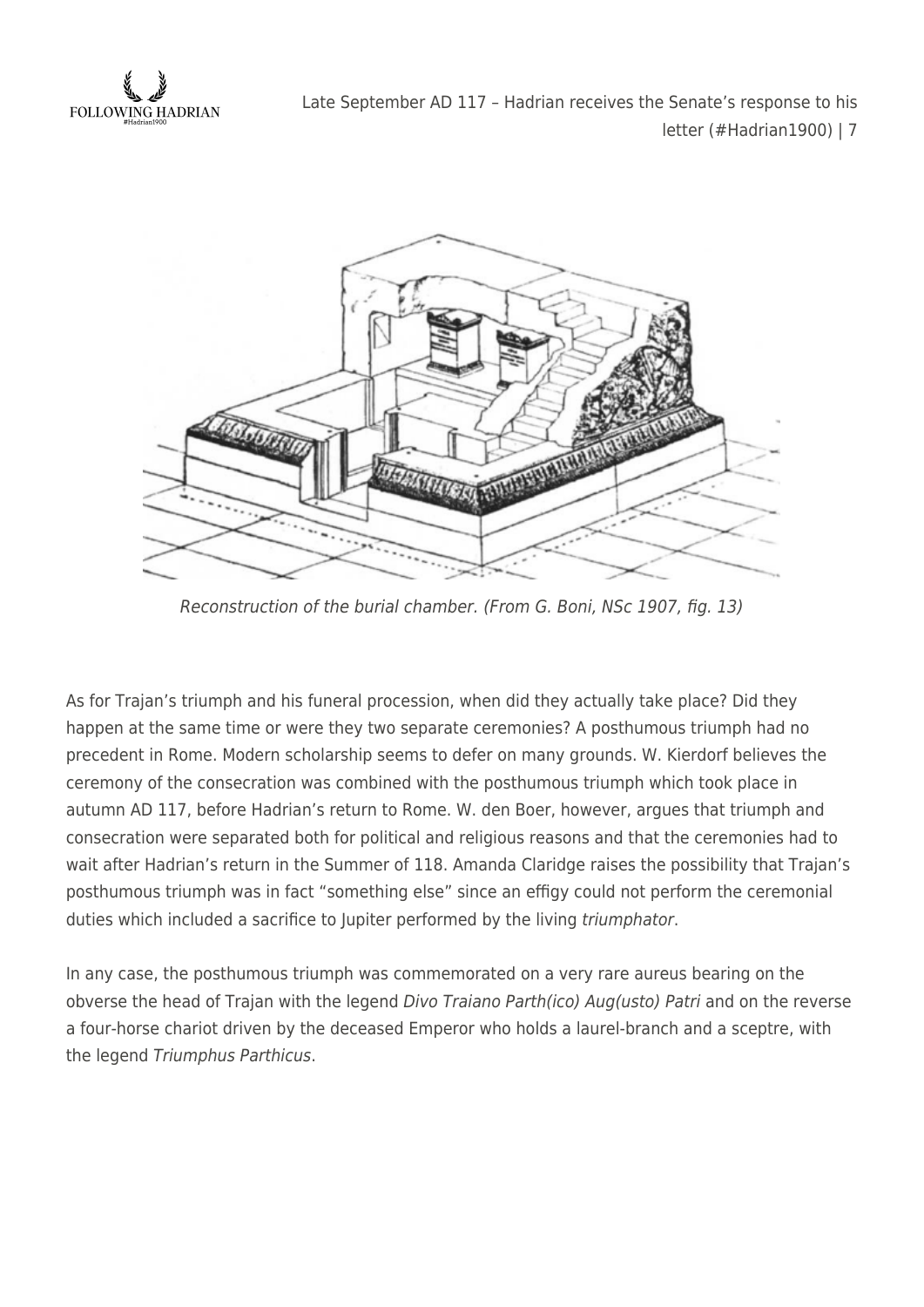FOLLOWING HADRIAN



Aureus of AD 117–18. The triumph of the Parthian victory which Trajan did not live to celebrate in Rome is accorded posthumous record. © The Trustees of the British Museum

Sources & references:

- Birley, Anthony R. (1997). Hadrian. The restless emperor (p. 99-100)
- Historia Augusta, The Life of Hadrian ([link](http://penelope.uchicago.edu/Thayer/e/roman/texts/historia_augusta/hadrian/1*.html))
- Cassius Dio 69.2.3 ([link](http://penelope.uchicago.edu/Thayer/e/roman/texts/cassius_dio/69*.html))
- Den Boer, W. 1975, 'Trajan's deification and Hadrian's succession', Ancient Society 6, 203–12.
- Amanda Claridge, ed. Thorsten Opper, "Hadrian's Succession and the Monuments of Trajan" in Hadrian: Art, Politics, and Economy (London: The British Museum, 2013).
- W. Kierdorf, Apotheose und postumer Triumph Trajans, Tyche 1, 1986.